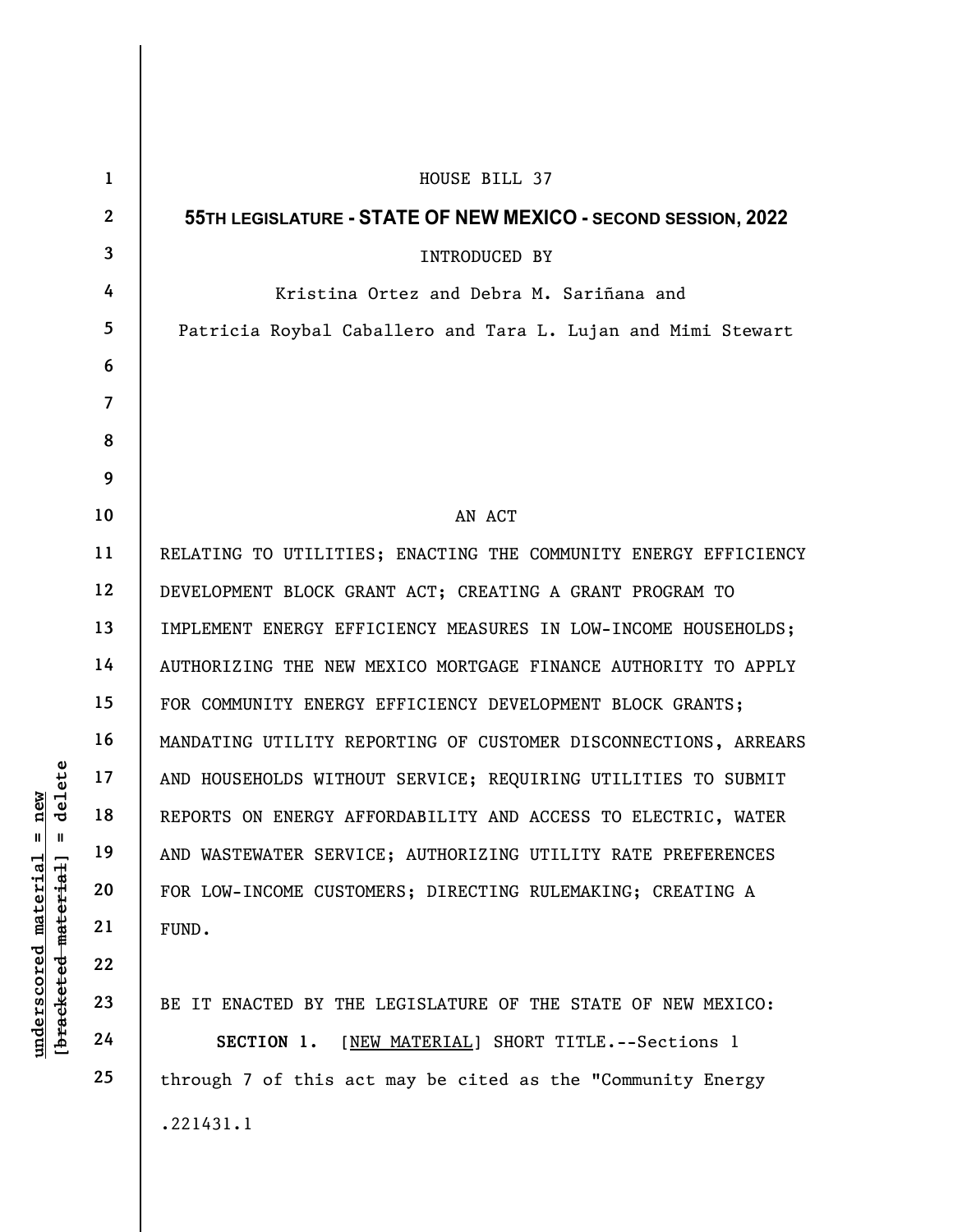Efficiency Development Block Grant Act".

SECTION 2. [NEW MATERIAL] DEFINITIONS.--As used in the Community Energy Efficiency Development Block Grant Act:

A. "affordable housing" means residential housing primarily for low-income persons, including housing currently occupied by low-income persons or housing that is affordable to low-income persons based on assessed value, rent or estimated mortgage;

9 10 11 12 13 B. "community energy efficiency project" means a project that provides improvements to residential buildings in an underserved community that will in the aggregate reduce energy consumption, energy-related operating costs or the carbon intensity of energy consumption;

C. "community partner" means an organization that provides services or outreach to an underserved community to implement a community energy efficiency project;

D. "department" means the energy, minerals and natural resources department;

E. "division" means the energy conservation and management division of the department;

underscores dependence material escores dependent division contract and the material material material material material material efficient energy constant and decrease amount or quality of F. "energy efficiency" means measures that target efficient energy consumer behavior, equipment or devices and result in a decrease in energy consumption without reducing the amount or quality of energy services, and includes health and safety measures that use efficient equipment or devices to .221431.1

1

2

3

4

5

6

7

8

14

15

16

17

18

19

20

21

22

23

24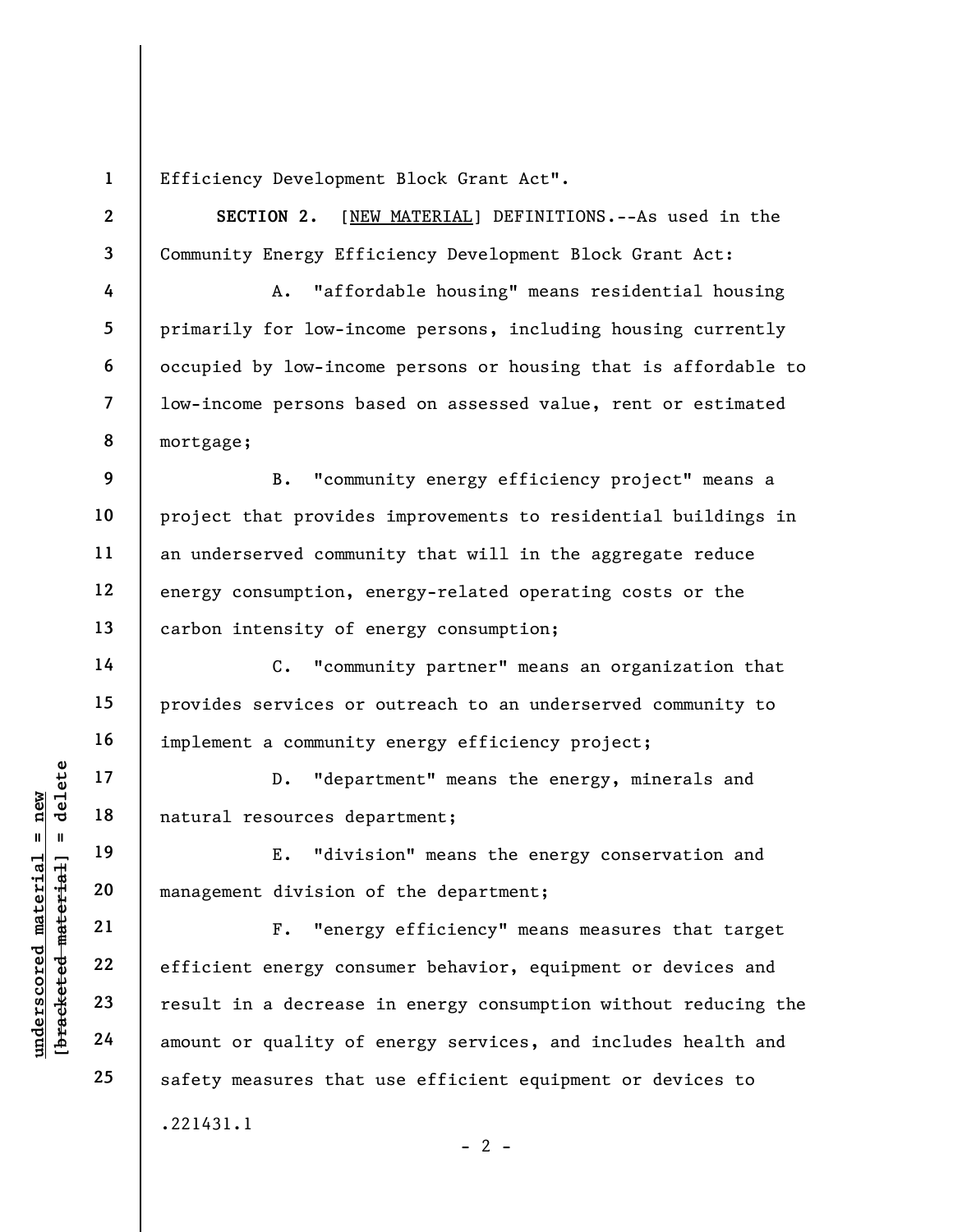1 improve indoor air or drinking water quality;

G. "low-income person" means an individual, couple or family whose annual household adjusted gross income, as defined in Section 62 of the federal Internal Revenue Code of 1986, as that section may be amended or renumbered, does not exceed two hundred percent of the federal poverty level;

H. "registered apprenticeship program that promotes diversity" means an apprenticeship program registered pursuant to the Apprenticeship Assistance Act that encourages diversity among participants, participation by those underrepresented in the industry associated with the apprenticeship program and participation from disadvantaged communities as determined by the workforce solutions department;

14

15

16

17

18

19

20

21

22

23

24

25

2

3

4

5

6

7

8

9

10

11

12

13

I. "residential housing" means:

(1) a building, structure or portion thereof that is primarily occupied or designed for or intended primarily for occupancy as a residence by one or more households, including congregate housing, manufactured homes and other facilities; or

underscored material = new [bracketed material] = delete (2) real property that is offered for sale or lease for the construction or location on that real property of a building, structure or portion thereof that is intended primarily for occupancy as a residence by one or more households; and

> J. "underserved community" means an area in the .221431.1

> > $-3 -$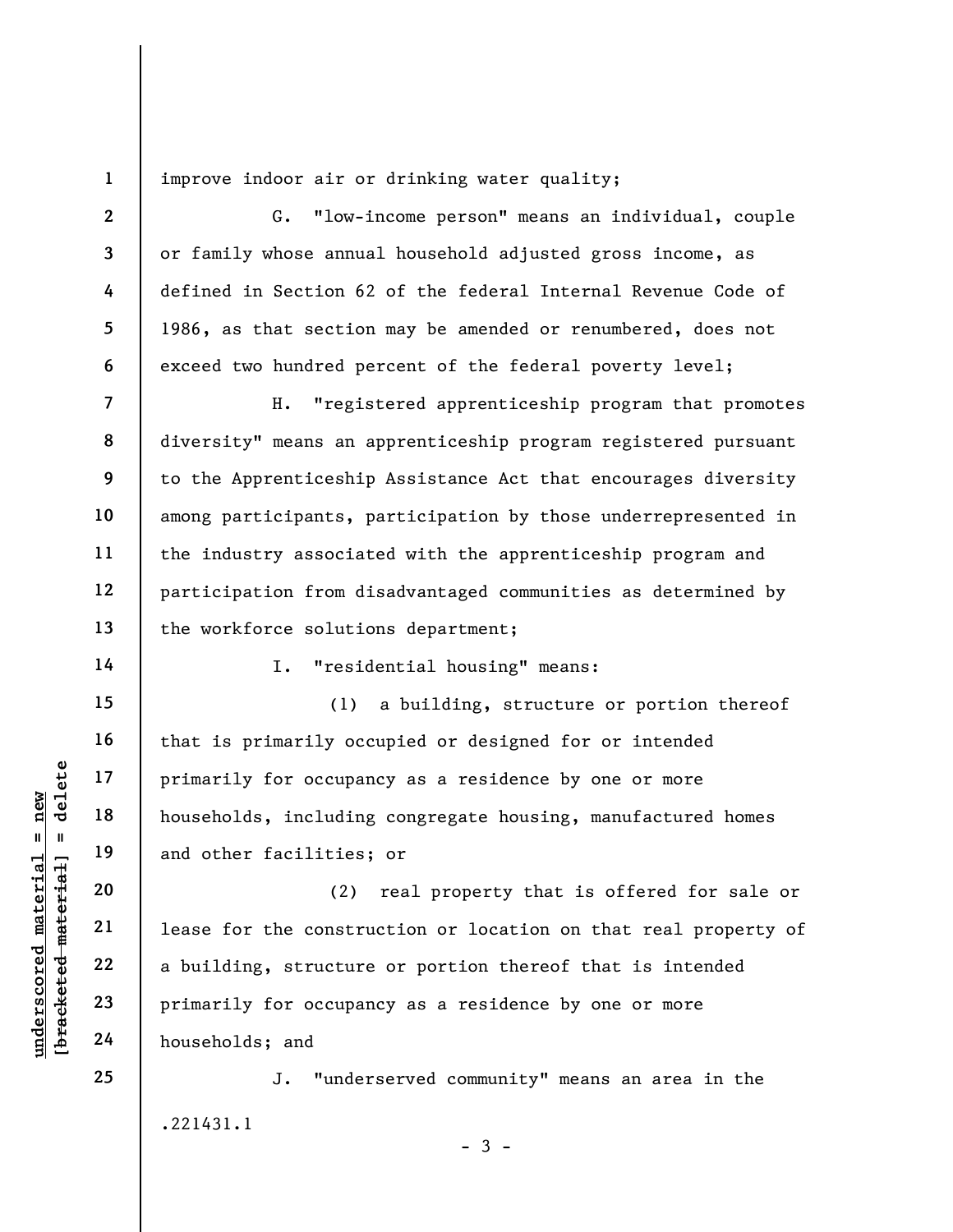understaat 17<br>
anderskiller (1)<br>
19<br>
department shall:<br>
19<br>
department shall:<br>
10<br>
18<br>
20<br>
efficiency developmen<br>
21<br>
22<br>
funds, if required by<br>
the program;<br>
24 1 2 3 4 5 6 7 8 9 10 11 12 13 14 15 16 17 18 19 20 21 22 23 24 25 state, including a county, municipality or neighborhood, or subset of an area, where: (1) the median adjusted gross income, as defined in Section 62 of the Internal Revenue Code of 1986, as that section may be amended or renumbered, does not exceed two hundred percent of the federal poverty level; or (2) there is a high energy burden or limited access to energy efficiency services as determined by department rule. SECTION 3. [NEW MATERIAL] COMMUNITY ENERGY EFFICIENCY DEVELOPMENT BLOCK GRANT--PROGRAM CREATED--RULEMAKING--REPORT TO LEGISLATURE.-- A. The "community energy efficiency development program" is created and shall be administered by the division. B. If state or federal funds have been deposited into the community energy efficiency block grant fund, the department shall: (1) adopt rules to: (a) administer the community energy efficiency development program; (b) restrict eligibility for certain funds, if required by the entity that provided the funding to the program; (c) govern the acceptance, evaluation and prioritization of applications submitted by qualified .221431.1  $- 4 -$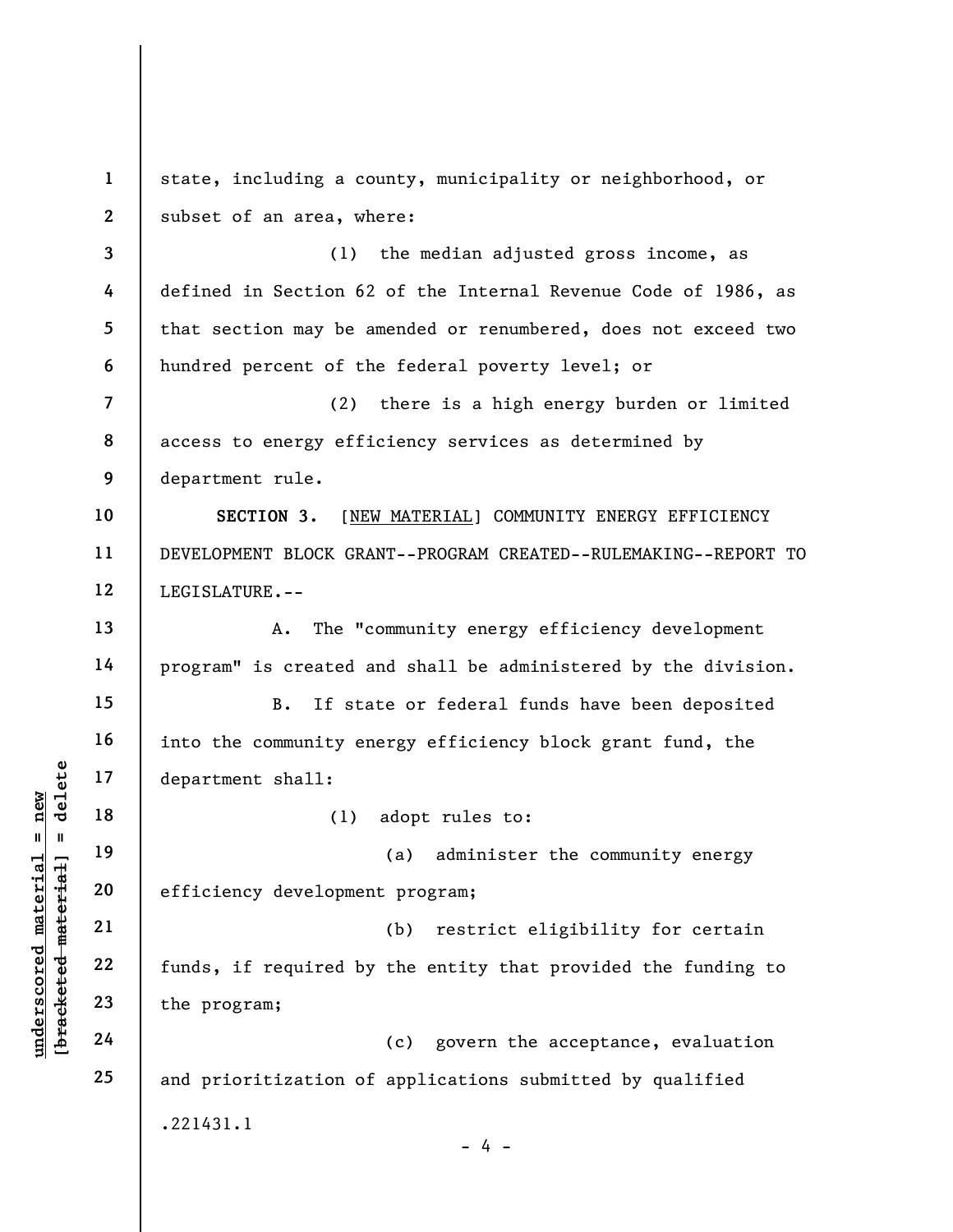understand material complements<br>  $\begin{array}{c|c|c|c} \n\text{u} & \text{u} & \text{u} & \text{u} & \text{u} & \text{u} & \text{u} & \text{u} & \text{u} & \text{u} & \text{u} & \text{u} & \text{u} & \text{u} & \text{u} & \text{u} & \text{u} & \text{u} & \text{u} & \text{u} & \text{u} & \text{u} & \text{u} & \text{u} & \text{u} & \text{u} & \text{u} & \text{u} & \text{u}$ 1 2 3 4 5 6 7 8 9 10 11 12 13 14 15 16 17 18 19 20 21 22 23 24 25 entities for grants made pursuant to the Community Energy Efficiency Development Block Grant Act; (d) determine whether the status of a person or household is low-income; and (e) assess whether the value, rent or estimated mortgage of residential housing is affordable to lowincome persons; (2) solicit, review and prioritize community energy efficiency project applications; (3) make grants for community energy efficiency projects from the community energy efficiency development block grant fund; and (4) approve and enter into contracts with grantees to implement selected community energy efficiency projects; provided that the contracts shall include project performance measures, penalties or other provisions that ensure the successful completion of the projects in accordance with Article 9, Section 14 of the constitution of New Mexico and shall require reporting on project performance, energy savings and non-energy benefits resulting from the energy efficiency measures. C. The department shall not be required to carry out the responsibilities in Subsection B of this section in any year that there are insufficient funds available for making grants in the community energy efficiency block grant fund.

.221431.1

 $- 5 -$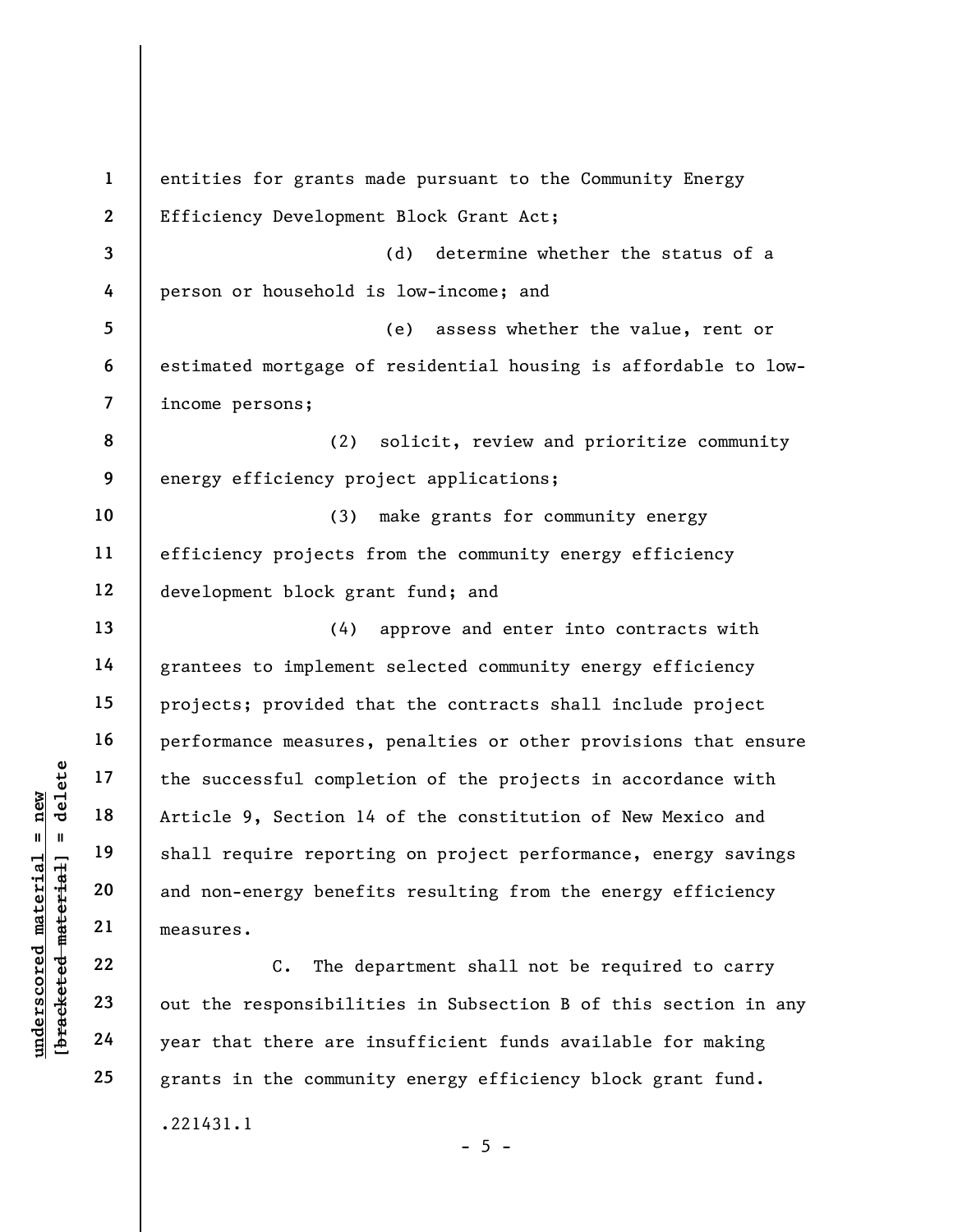D. In a year in which state or federal funds have been deposited into the community energy efficiency block grant fund or in which a community energy efficiency project is in operation, the department and the New Mexico mortgage finance authority shall coordinate the work done in the state to implement energy efficiency measures.

7 8 9 10 11 12 13 14 15 E. By November 1 of each year in which a community energy efficiency project is in operation, the department shall provide to the interim legislative committee that addresses the status of the development of energy efficiency measures and programs a report on the status of participation in the community energy efficiency development program by people in underserved communities, the types of projects funded by grants made through the program and any recommended changes with respect to the program.

SECTION 4. [NEW MATERIAL] COMMUNITY ENERGY EFFICIENCY PROJECT REQUIREMENTS.--

UNDECT REQUIREMENTS.<br>
17 PROJECT REQUIREMENTS.<br>
18 A. A coun<br>
pueblo or the New Mex<br>
20 an application to the<br>
energy efficiency pro<br>
22 B. An app<br>
23 (1)<br>
24 project for which a g A. A county, municipality, Indian nation, tribe or pueblo or the New Mexico mortgage finance authority may submit an application to the department for a grant for a community energy efficiency project.

B. An application shall:

(1) describe the community energy efficiency project for which a grant is requested and how the project would support infrastructure improvements for affordable .221431.1

1

2

3

4

5

6

16

17

18

19

20

21

22

23

24

25

 $- 6 -$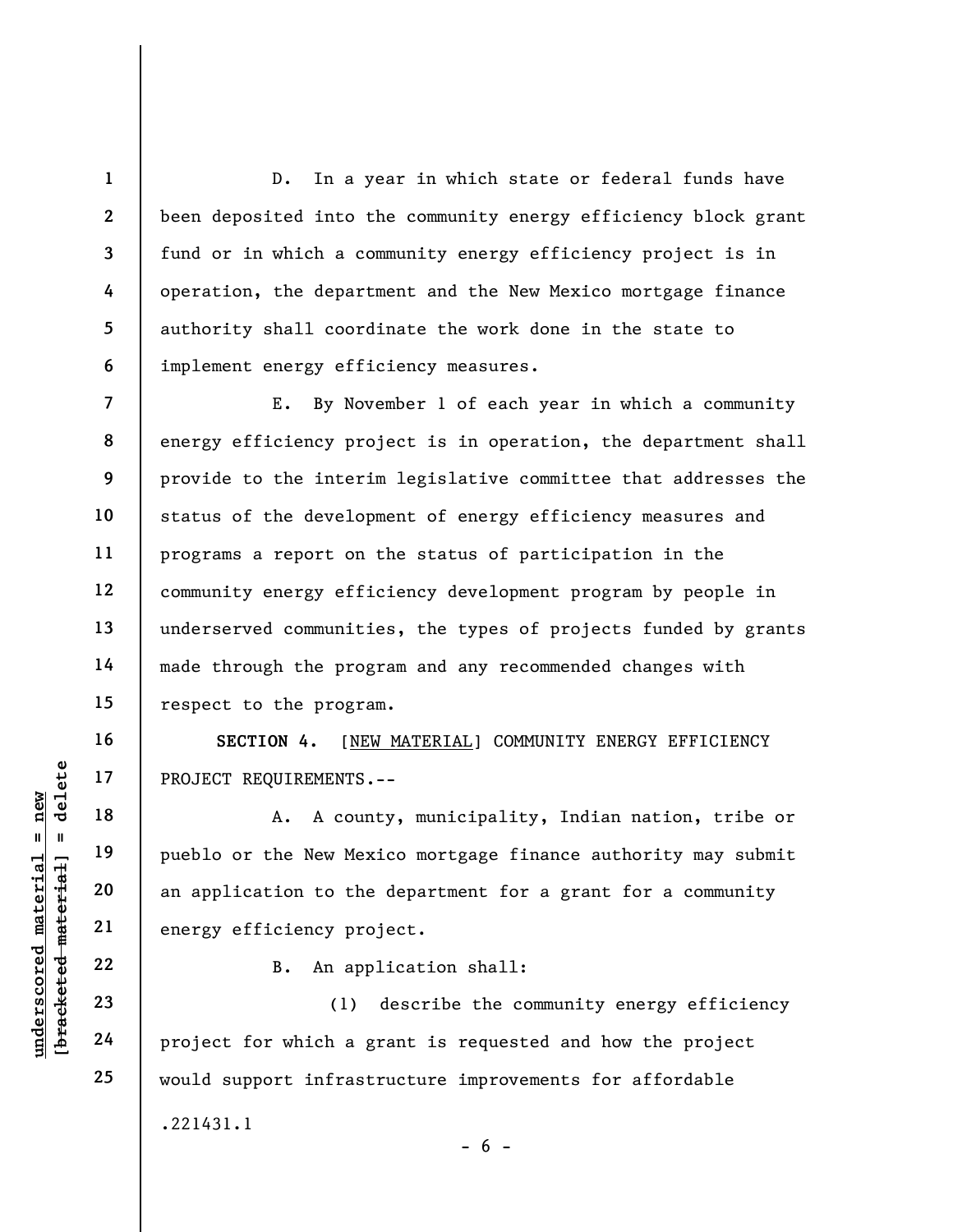understand material material material material expected to<br>
and the estimated red<br>
implementation of the<br>
21 (6)<br>
22 implement the energy<br>
23 and set forth the expected under<br>
24 with the targeted und 1 2 3 4 5 6 7 8 9 10 11 12 13 14 15 16 17 18 19 20 21 22 23 24 25 housing; (2) describe how the community energy efficiency project would benefit an underserved community in which it is located; (3) identify the targeted underserved community; (4) set forth the energy efficiency improvements to residential units located within an underserved community that meet the following eligibility criteria pursuant to Article 9, Section 14 of the constitution of New Mexico: (a) residential housing units occupied by low-income persons within an underserved community; or (b) residential housing units within an underserved community that otherwise meet the criteria for housing that is affordable to low-income persons as established by the department in rule; (5) propose a series of energy efficiency measures expected to reduce energy use in targeted households and the estimated reduction of energy use from the implementation of the measures; (6) identify a service provider that will implement the energy efficiency measures in targeted households and set forth the experience of the service provider in working with the targeted underserved community; (7) identify one or more community partners .221431.1

- 7 -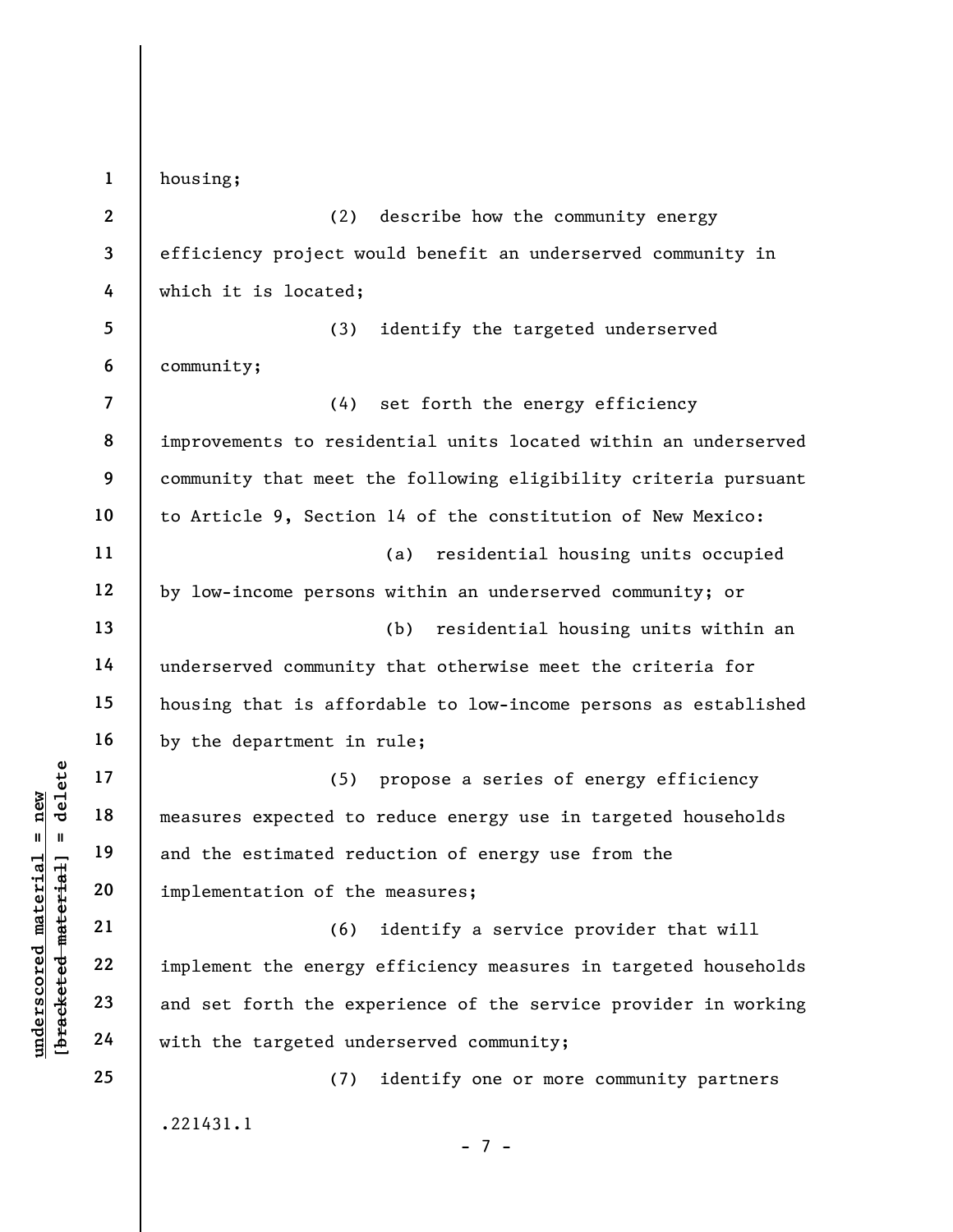1 2 3 4 5 6 7 8 that will identify and work with targeted households to implement a community energy efficiency project in an underserved community and set forth the experience of the community partner in working with the targeted underserved community; (8) set forth any commitment by a service provider or community partner to employ apprentices from a

registered apprenticeship program that promotes diversity or to provide paid internships to persons from the targeted underserved community; and

(9) provide a project budget detailing anticipated expenditures and additional sources of funding that would complement a grant obtained pursuant to the Community Energy Efficiency Development Block Grant Act.

C. Notwithstanding the application requirements of Subsection B of this section, the New Mexico mortgage finance authority may submit an application that:

understand material material and the set of the set of the set of the set of the set of the set of the set of the set of the set of the set of the set of the set of the set of the set of the set of the set of the set of th (1) describes the community energy efficiency project for which a grant is requested and how the project would support infrastructure improvements for affordable housing that would complement and not duplicate other energy efficiency programs in the state;

(2) either meets the requirements of Paragraphs (2) through (4) of Subsection B of this section or sets forth the energy efficiency improvements to residential .221431.1

9

10

11

12

13

14

15

16

17

18

19

20

21

22

23

24

25

- 8 -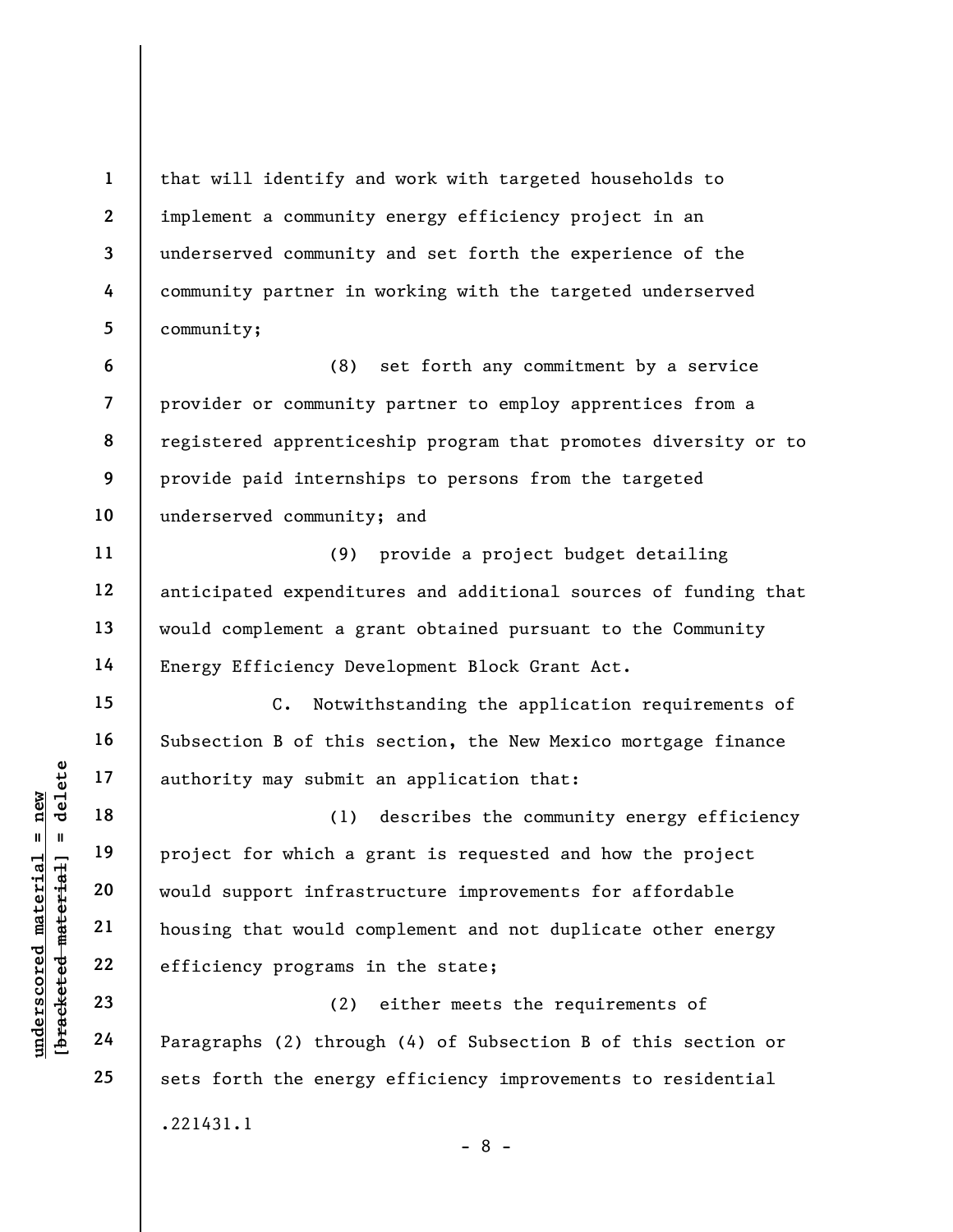1 2 3 4 5 6 7 8 9 10 housing units, regardless of whether the residential housing units are located in an underserved community; provided that the residential housing units meet the eligibility criteria established by the New Mexico mortgage finance authority pursuant to Article 9, Section 14 of the constitution of New Mexico; and provided further that the application describes how energy efficiency improvements to the residential housing units will help to reduce the energy burden of low-income households that may not qualify for other energy efficiency programs in the state;

(3) proposes a series of energy efficiency measures expected to reduce energy use in targeted households and the estimated reduction of energy use from the implementation of the measures;

(4) identifies a service provider that will implement the energy efficiency measures in targeted households and sets forth the experience of the service provider in working with underserved communities;

understand material and sets forth the experience<br>
working with underser<br>
working with underser<br>
(5)<br>
that will identify an<br>
deleter the experience<br>
22<br>
underserved communiti<br>
23<br>
24<br>
anticipated expenditu (5) identifies one or more community partners that will identify and work with targeted households and sets forth the experience of the community partner in working with underserved communities; and

(6) provides a project budget detailing anticipated expenditures and additional sources of funding that would complement a grant awarded pursuant to the Community .221431.1

11

12

13

14

15

16

17

18

19

20

21

22

23

24

25

 $-9 -$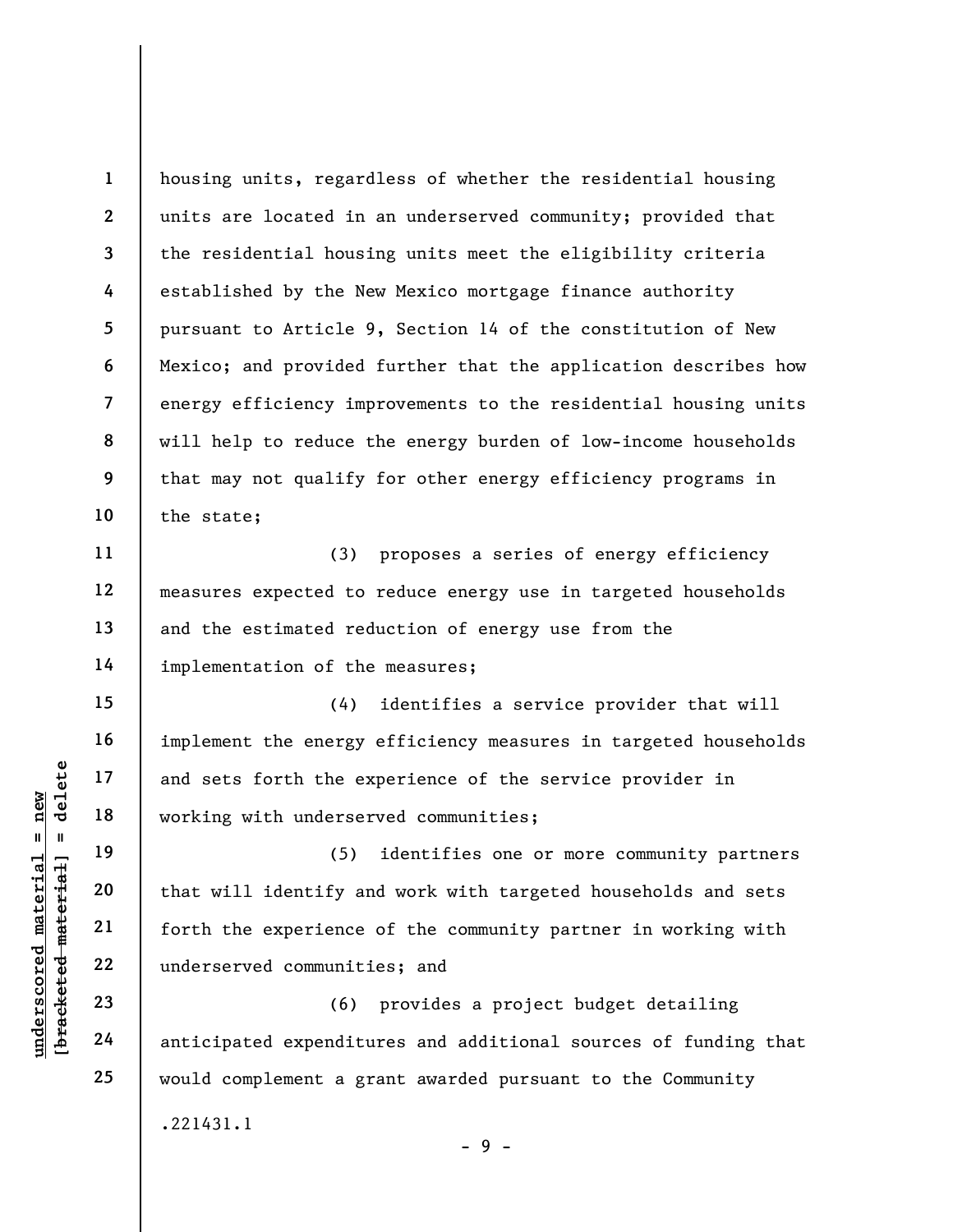Energy Efficiency Development Block Grant Act.

D. The department may require that applications meet additional criteria consistent with the goal of improving the energy efficiency, livability or public health and safety of affordable housing in underserved communities.

6

1

2

3

4

5

7

8

9

10

11

12

13

14

15

16

17

18

19

20

21

22

23

24

25

SECTION 5. [NEW MATERIAL] REQUIRED GRANT OF AUTHORITY.--

A. The Community Energy Efficiency Development Block Grant Act is enacted to allow the state, a county or a municipality to provide or pay the costs of financing infrastructure necessary to support affordable housing projects as provided by Article 9, Section 14 of the constitution of New Mexico.

underscored material end and that provides the counterpart of the ordinance<br>
and that provides the counterpart of the community<br>
and includes in<br>
the grant and includes in<br>
the grant approved by<br>
approve an application<br>
23 B. Prior to the department's final approval of an application for a grant pursuant to the Community Energy Efficiency Development Block Grant Act, an applicant that is a county or a municipality shall provide the department with a copy of the ordinance enacted by the county or municipality that provides the county's or municipality's formal approval for a specific community energy efficiency development block grant and includes in the ordinance the terms and conditions of the grant approved by the department. The department shall not approve an application for a community energy efficiency project if the county or municipality fails to enact an ordinance that gives formal approval for the terms and conditions approved by the department for the community energy .221431.1

 $- 10 -$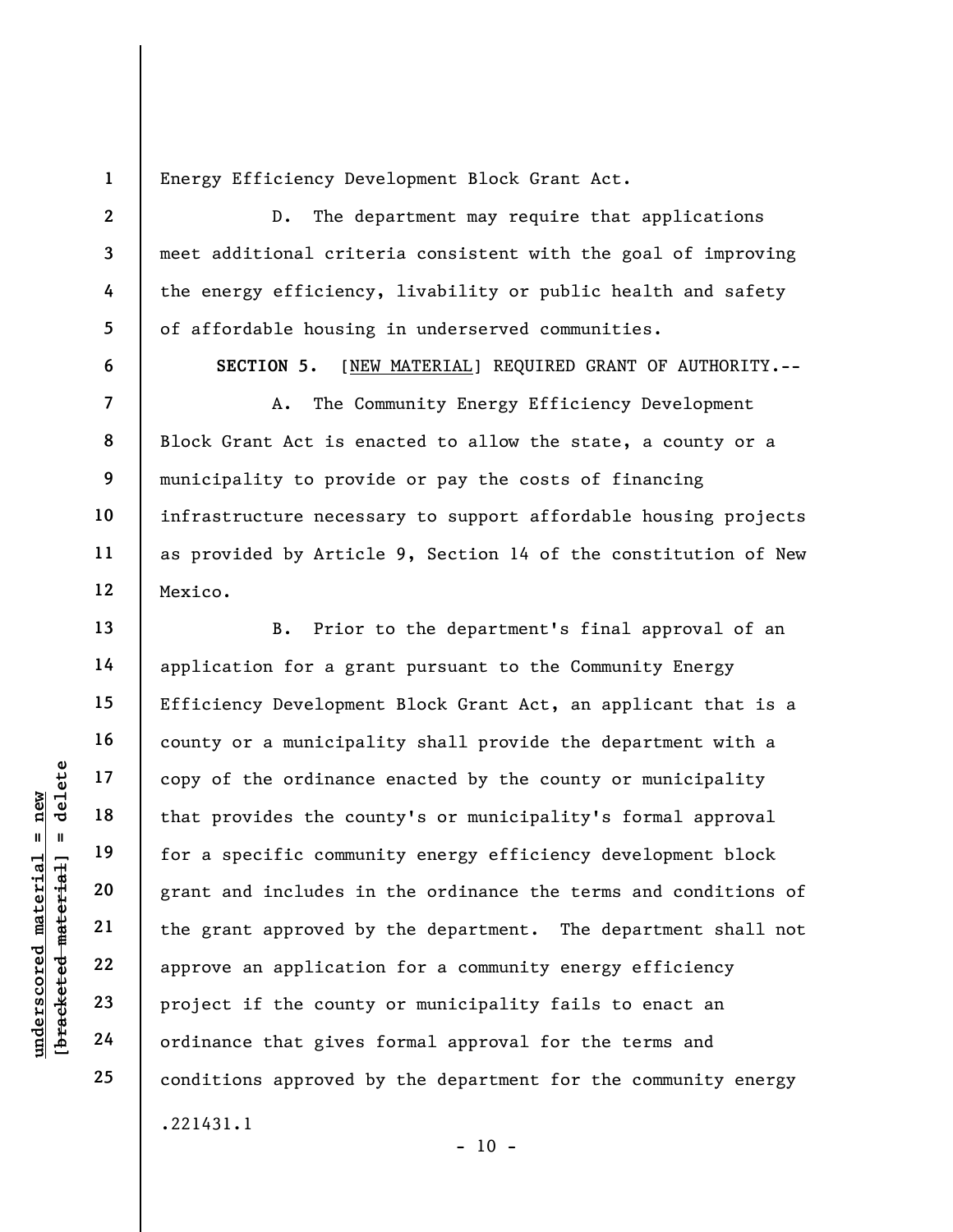efficiency development block grant and includes in the ordinance those exact terms and conditions.

8 9 10 12 14 18 C. Prior to the department's final approval of an application for a grant pursuant to the Community Energy Efficiency Development Block Grant Act, an applicant that is an Indian nation, tribe or pueblo shall provide the department with a copy of a resolution enacted by the Indian nation, tribe or pueblo that provides the Indian nation's, tribe's or pueblo's formal approval for a specific community energy efficiency development block grant and includes in the ordinance the terms and conditions of the grant approved by the department. The department shall not approve an application for a community energy efficiency project if the Indian nation, tribe or pueblo fails to enact a resolution that gives formal approval for the terms and conditions approved by the department for the community energy efficiency development block grant and includes in the resolution those exact terms and conditions.

1

2

3

4

5

6

7

11

13

15

16

17

19

20

21

22

23

24

25

understand included material of the same of the same of the same of the same of the same of the same of the same of the same of the same of the same of the same of the same of the same of the same of the same of the same o D. Prior to the department's final approval of an application from the New Mexico mortgage finance authority for a grant pursuant to the Community Energy Efficiency Development Block Grant Act, the New Mexico mortgage finance authority shall provide the department with formal approval of the New Mexico mortgage finance authority to accept a specific community energy efficiency development block grant. .221431.1

- 11 -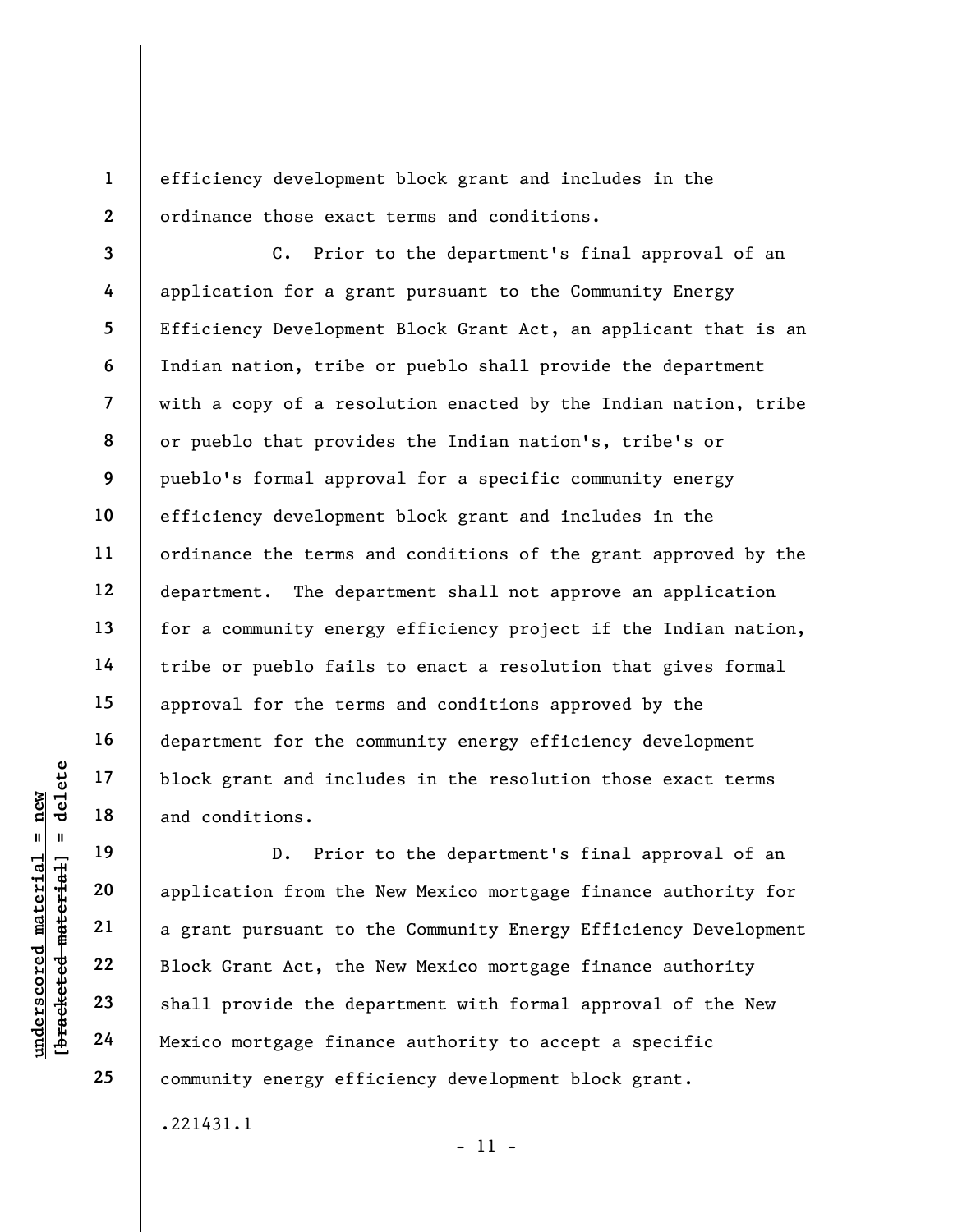1 2 SECTION 6. [NEW MATERIAL] SELECTION OF COMMUNITY ENERGY EFFICIENCY PROJECTS.--

3 4 5 6 A. When reviewing and selecting community energy efficiency projects for grants from the community energy efficiency development block grant fund, the department shall consider:

7 8 (1) the estimated reduction in energy use from the project;

9 10 11 (2) the geographic diversity of the portfolio of community energy efficiency projects to be approved by the department;

(3) the experience of each community partner or service provider identified in the application in working with the targeted underserved community;

underscored material end of the targeted und<br>
understand material of the targeted und<br>
understand 20<br>
understand 22<br>
understand 19<br>
22<br>
understand materials implementing similar<br>
24<br>
an underserved commun<br>
24 (4) whether the application includes a commitment by a service provider or community partner to employ apprentices from a registered apprenticeship program that promotes diversity or to provide paid internships to persons from the targeted underserved communities;

(5) the value of the project as a demonstration project to provide data for the effectiveness of implementing similar projects elsewhere; and

(6) the degree to which the project benefits an underserved community, including any non-energy benefits and health benefits provided by the project.

.221431.1

 $- 12 -$ 

12

13

14

15

16

17

18

19

20

21

22

23

24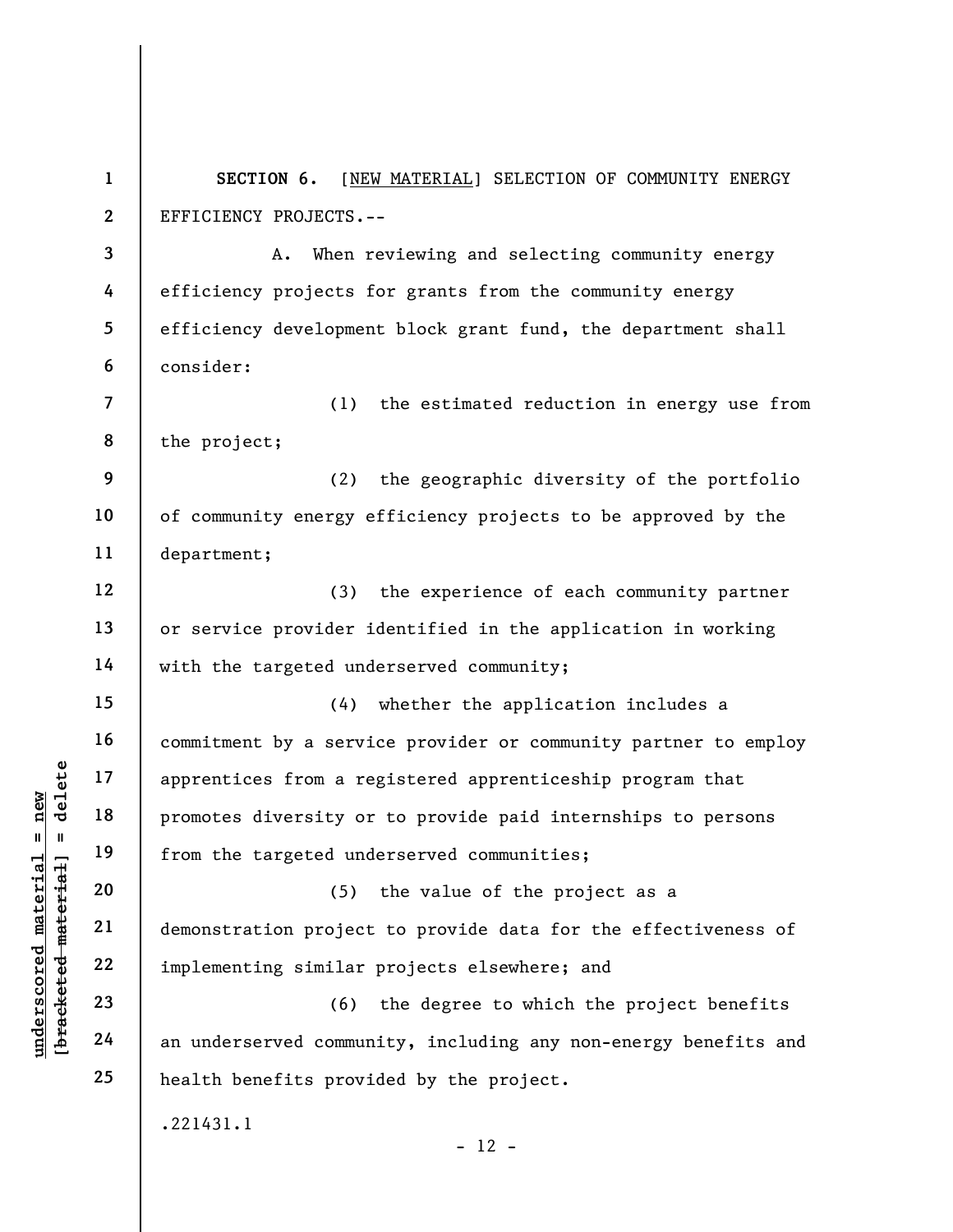under the ther full<br>
and the state of consider whether full<br>
mortgage finance auth<br>
and 19<br>
20<br>
portfolio of communit<br>
21<br>
22<br>
23<br>
would not be likely t<br>
24<br>
improvements through 1 2 3 4 5 6 7 8 9 10 11 12 13 14 15 16 17 18 19 20 21 22 23 24 25 B. Provided that the criteria are published in the project solicitation, the department may further consider in its review and selection of community energy efficiency projects: (1) the degree to which the project will protect public health, including protecting underserved communities from a public health threat such as the coronavirus disease 2019; (2) the degree to which the project will contribute to economic recovery, including from the coronavirus disease 2019 pandemic; or (3) the degree to which the project will reduce economic hardship of individual families due to the coronavirus disease 2019 pandemic. C. In considering an application from the New Mexico mortgage finance authority, the department shall consider whether full or partial funding of the New Mexico mortgage finance authority application would: (1) promote geographic diversity of the portfolio of community energy efficiency projects; (2) reduce the energy burden of low-income persons, within or outside of underserved communities, who would not be likely to otherwise receive energy efficiency improvements through other state programs; or (3) help create a portfolio of community .221431.1  $- 13 -$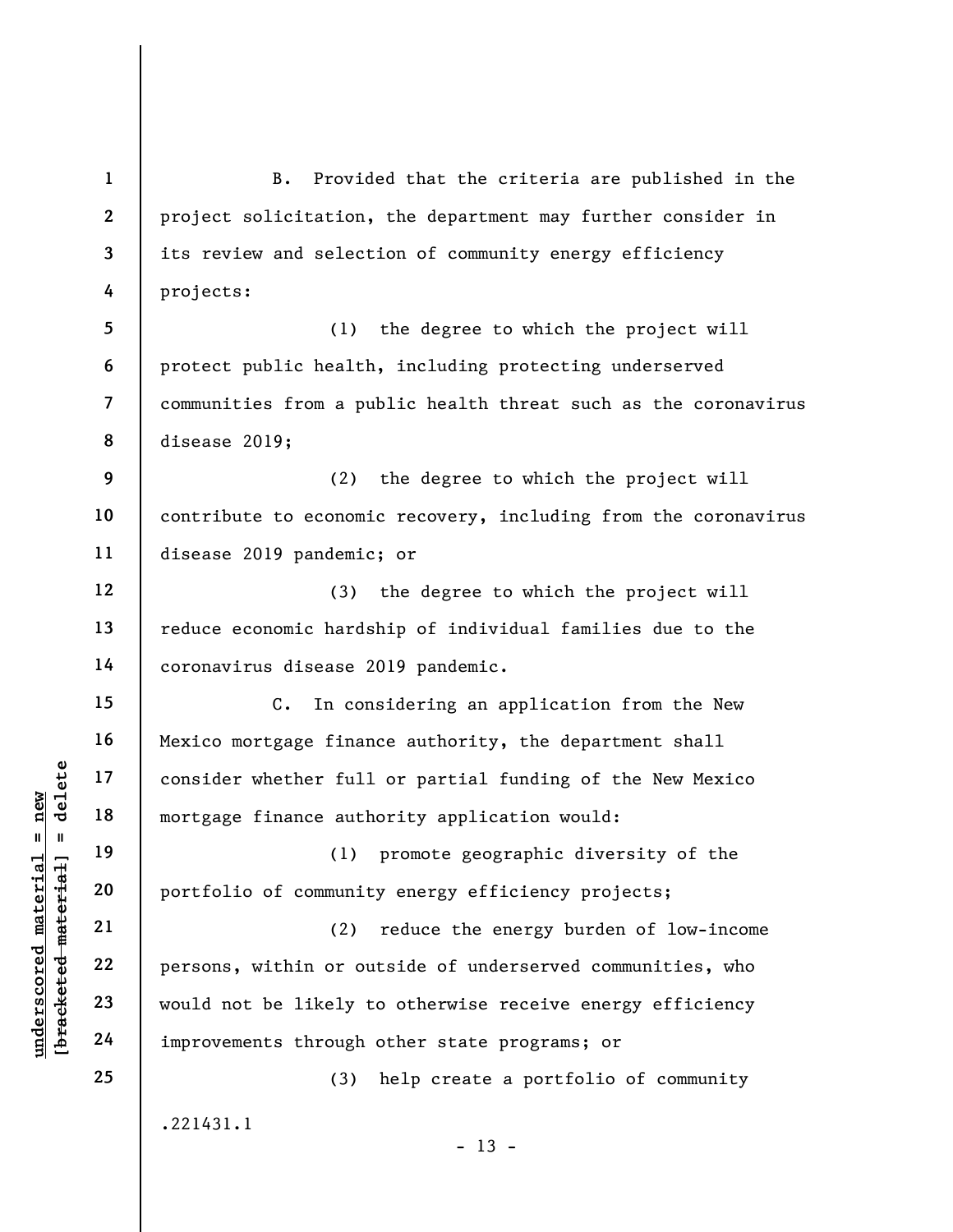energy efficiency projects that would best meet the goals of the Community Energy Efficiency Development Block Grant Act.

3

1

2

4

5

6

7

8

9

10

11

12

13

14

15

16

17

18

19

20

21

22

23

24

25

SECTION 7. [NEW MATERIAL] COMMUNITY ENERGY EFFICIENCY DEVELOPMENT BLOCK GRANT FUND CREATED--ADMINISTRATION.--

understand material species of the definition of the material of administration pursua<br>
energy, minerals and energy, minerals and authorized represents<br>
allows 22<br>
23<br>
24<br>
24<br>
24<br>
29<br>
24<br>
29<br>
29<br>
29<br>
29<br>
29<br>
29<br>
29<br>
29<br>
29 A. The "community energy efficiency development block grant fund" is created as a nonreverting fund in the state treasury. The fund consists of appropriations, gifts, grants and donations to the fund, federal funding for purposes consistent with the fund and income from investment of the fund; provided that federal funding allocated to the state for the federal weatherization assistance program pursuant to 42 U.S.C. Section 6863 or the federal low income home energy assistance program pursuant to 42 U.S.C. Sections 8621 through 8630 shall not be deposited in the fund without the written approval of the appropriate federal agency and the New Mexico mortgage finance authority. Expenditures from the fund shall be made on warrant of the secretary of finance and administration pursuant to vouchers signed by the secretary of energy, minerals and natural resources or the secretary's authorized representative.

B. Money in the fund is subject to appropriation by the legislature to the department to carry out the purposes of the Community Energy Efficiency Development Block Grant Act, including the administrative costs of the department; provided that money in the fund that is derived from the federal .221431.1

 $- 14 -$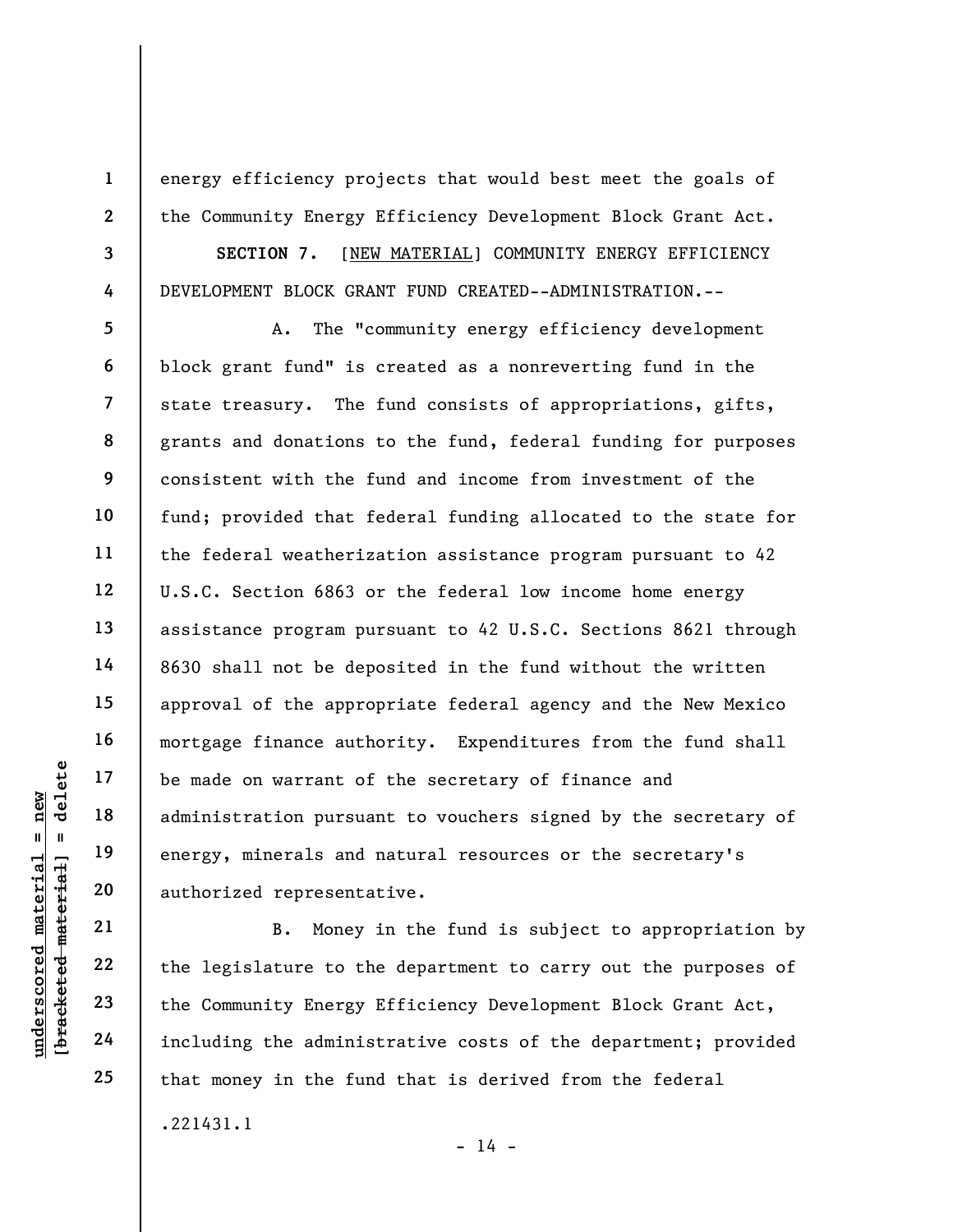1 2 3 4 5 6 7 government may be expended by the department without legislative authorization for any purpose that is consistent with the goal of reducing the energy burden of low-income persons or underserved communities as otherwise allowed by law, including carrying out the community energy efficiency development block grant program and the administrative costs of the department.

8 9 SECTION 8. A new section of Chapter 62, Article 6 NMSA 1978 is enacted to read:

"[NEW MATERIAL] UTILITY REPORTING ON DISCONNECTIONS, ARREARS AND PEOPLE WITHOUT SERVICE.--

A. By December 31, 2023, the commission shall promulgate rules requiring that each utility under the commission's jurisdiction report:

underscored material = new [bracketed material] = delete (1) on a quarterly basis, the number of customers in each customer class that are disconnected, the reason for disconnection, the number of customers reconnected after disconnection, the number of disconnected and reconnected customers that were eligible for the federal low-income home energy assistance program, the current number of customers eligible for disconnection due to arrears and the average amount of arrears for customers eligible for disconnection;

(2) on an annual basis, the number, or best estimate of the number, of prospective residential customers that are not receiving utility service in the utility's service .221431.1  $- 15 -$ 

24 25

10

11

12

13

14

15

16

17

18

19

20

21

22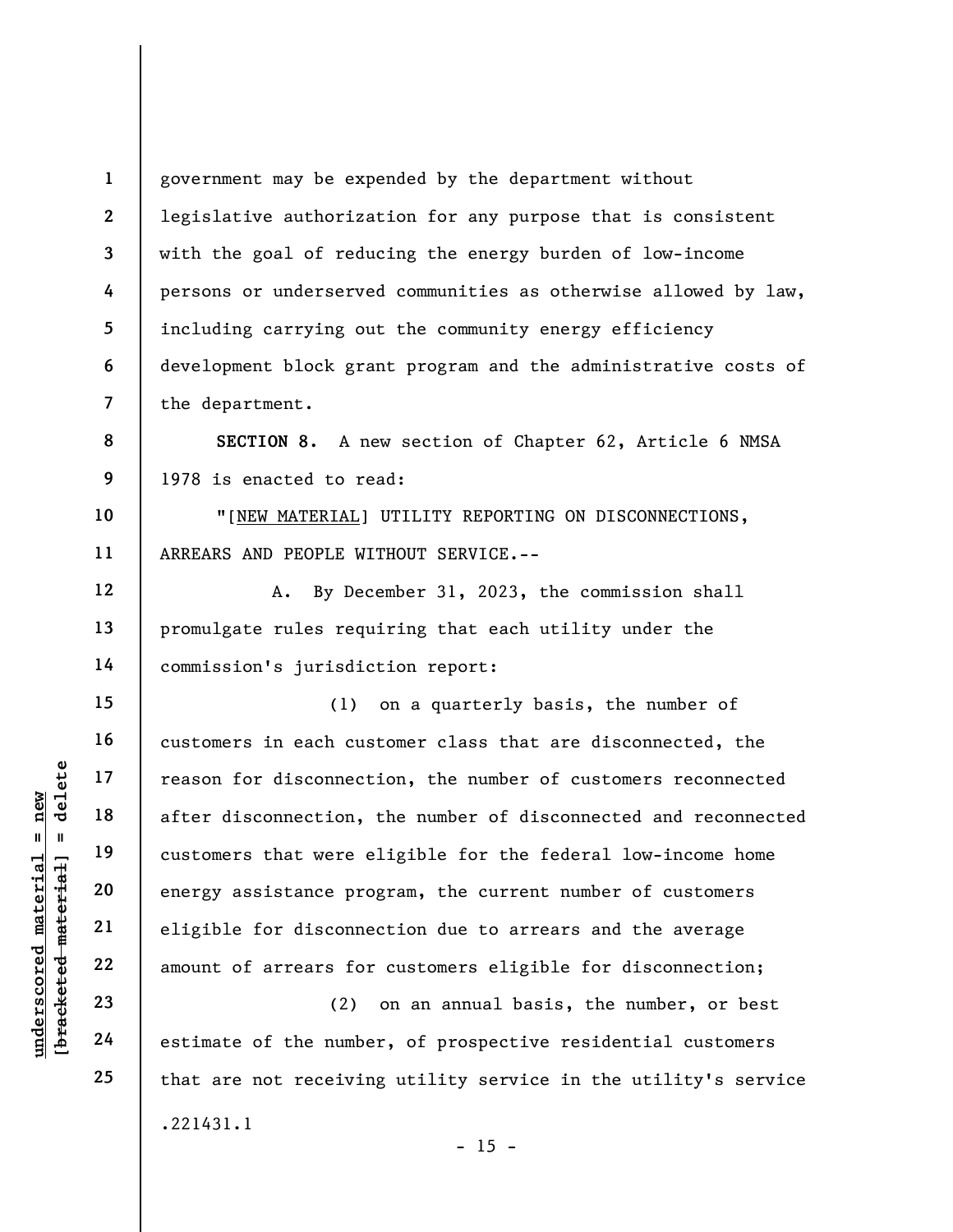1 2

3

4

5

6

7

8

9

10

11

12

13

14

15

16

17

18

19

20

21

22

23

24

25

territory and any information available about why the prospective customers are not receiving service; and

(3) any other information the commission determines is necessary and available for understanding and monitoring the provision of uninterrupted electricity and gas service and adequate water service to all New Mexicans and to low-income New Mexicans in particular.

B. For the purposes of this section, "low-income" means an annual household adjusted gross income, as defined in Section 62 of the federal Internal Revenue Code of 1986, as that section may be amended or renumbered, of equal to or less than two hundred percent of the federal poverty level."

SECTION 9. A new section of Chapter 62, Article 6 NMSA 1978 is enacted to read:

"[NEW MATERIAL] PUBLIC UTILITY REPORT ON ACHIEVING ENERGY AND WATER EQUITY.--

A. By December 31, 2023, the commission shall issue an order requiring each public utility providing electricity service to provide a report that:

underscored material = new [bracketed material] = delete (1) includes an analysis of the benefits, costs and feasibility of providing all prudent energy efficiency improvements to fifty percent of all low-income New Mexico households by 2030 and to one hundred percent of all low-income New Mexico households by 2050, including an analysis of the benefits to energy affordability, utility load and .221431.1

 $- 16 -$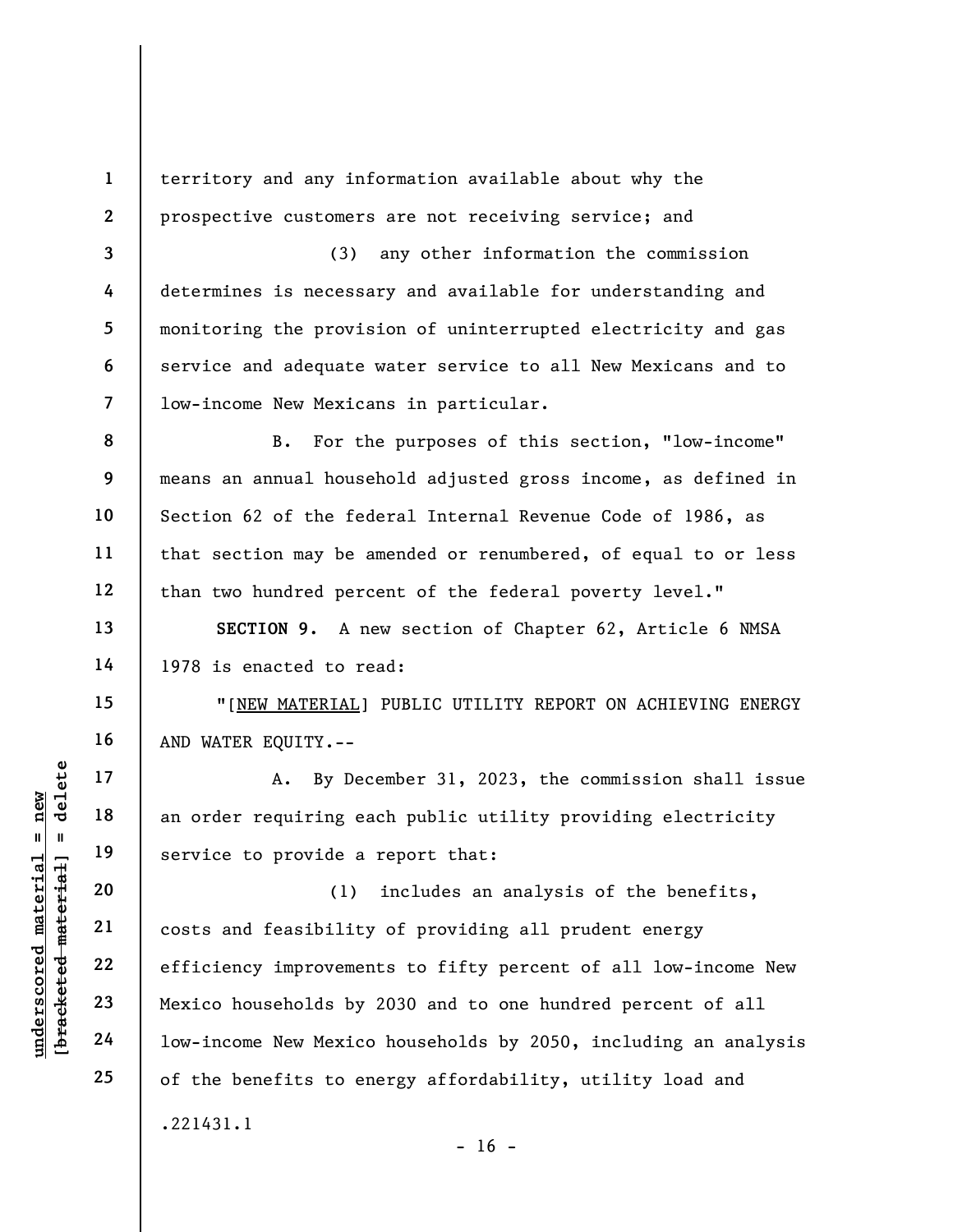1 greenhouse gas emissions;

2 3 4 5 6 7 (2) identifies whether the utility's rates are affordable to low-income customers in its service territory, and if not, identifies what type of low-income discount rate, alone or in combination with other actions such as energy efficiency improvements, the utility would recommend to achieve energy affordability; and

8 9 10 11 12 13 (3) identifies whether changes could be made to the utility's policies, to the rules or orders of the commission or in statute to ensure that all homes have access to essential household services, improve energy affordability, reduce energy burden and ensure continuous energy access for low-income New Mexicans.

understand material material species to solution of the set of all New Mercent of all New Mercent of all New Mercent of all New Mercent of all New Mercent of all New Mercent of all New Mercent of all New Mercent of all New B. By December 31, 2023, the commission shall issue an order requiring each public utility providing water service and each wastewater company under its jurisdiction to provide a report that includes an analysis of the benefits, costs and feasibility of providing adequate water service to fifty percent of all New Mexico households by 2030 and to one hundred percent of all New Mexico households by 2050 that desire that service in their jurisdiction.

C. The commission shall request public comment on the reports required by this section and hold a public hearing on the reports to solicit recommendations on action that the commission may take.

.221431.1

- 17 -

14

15

16

17

18

19

20

21

22

23

24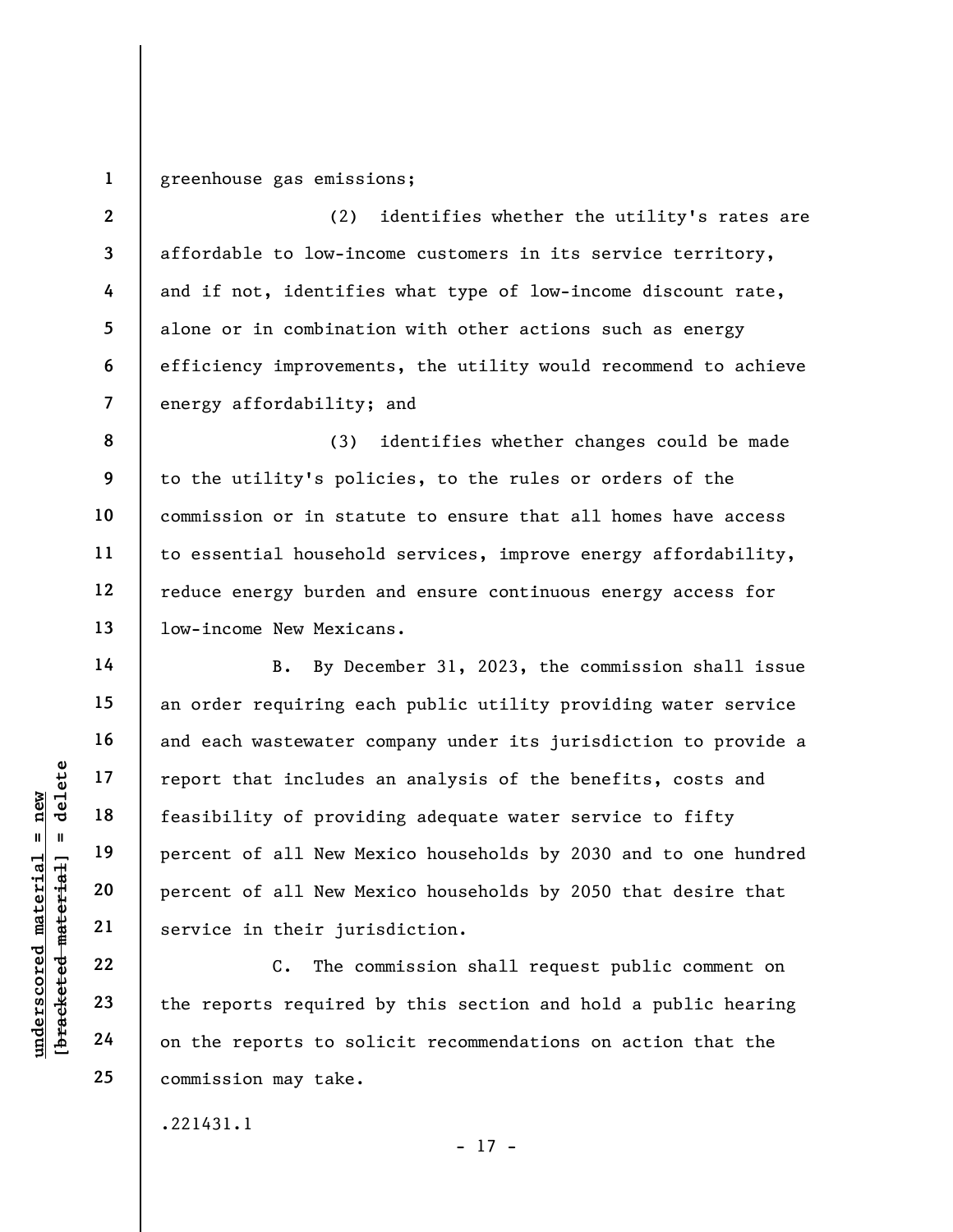underscored material material material material material contractions of the same of the same of the same of the same of the same of the same of the same of the same of the same of the same of the same of the same of the s 1 2 3 4 5 6 7 8 9 10 11 12 13 14 15 16 17 18 19 20 21 22 23 24 25 D. By December 31, 2024, the commission shall promulgate rules or issue orders in response to recommendations made by utilities and members of the public to make immediate, reasonable and consistent improvements toward ensuring all homes have access to essential household services, toward energy affordability and to reduce energy burden as allowed by law, with a goal of achieving fifty percent energy affordability for low-income New Mexicans by 2030 and one hundred percent by 2050; provided that the commission may tailor policies to apply to a subset of low-income New Mexicans to achieve these goals. In promulgating the rules or issuing the orders, the commission shall consider the degree to which the rules or orders: (1) ensure all homes have access to essential household services; (2) improve energy affordability; (3) reduce utility load; (4) reduce greenhouse gas emissions; and (5) impact ratepayers. E. By December 31, 2024, the commission shall promulgate rules or issue orders in response to recommendations made by water utilities and wastewater companies under its jurisdiction and members of the public to make immediate, reasonable and consistent improvements to the access to water service, including wastewater connections, with a goal of .221431.1

- 18 -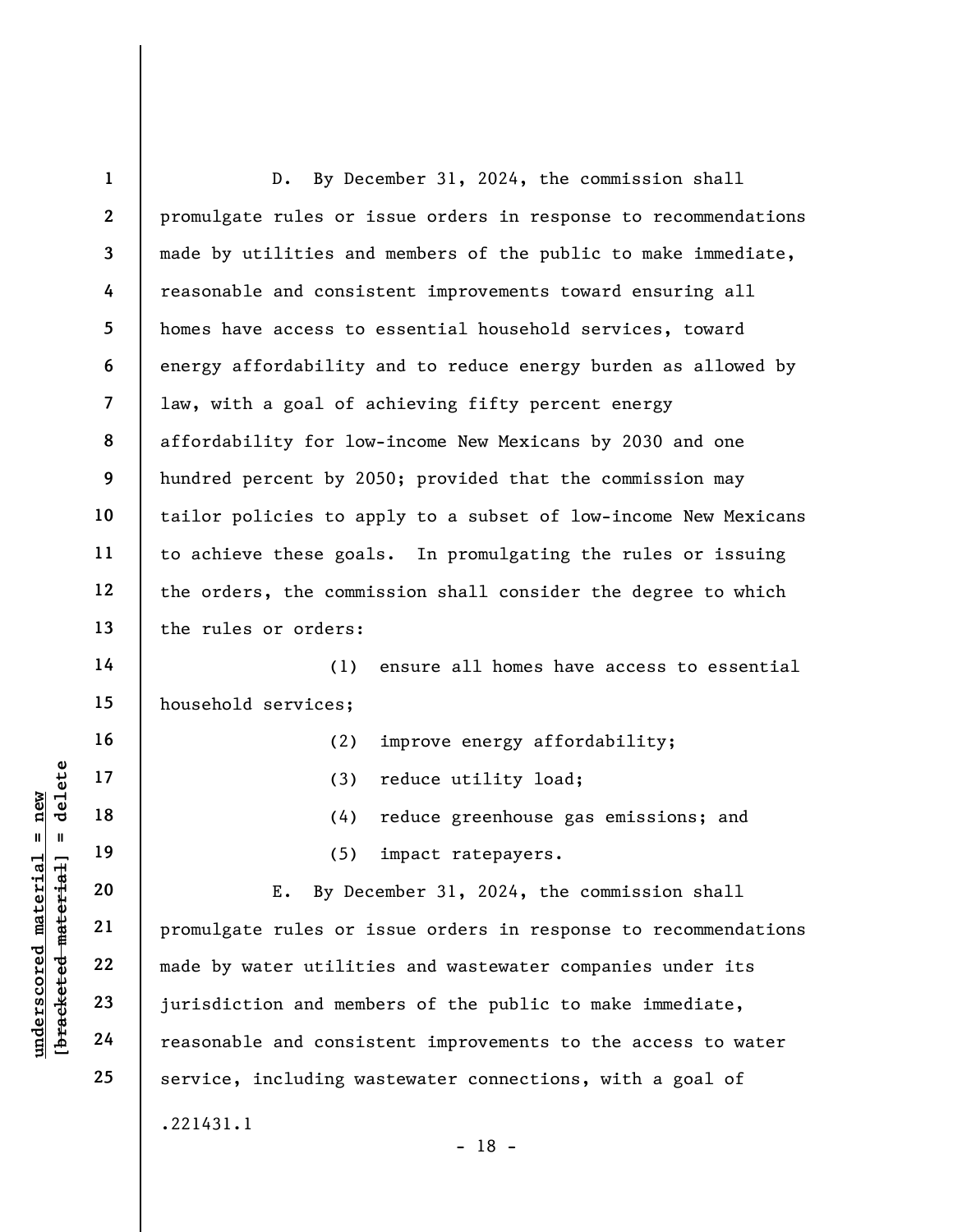1 2 3 4 5 6 7 8 9 10 11 12 providing adequate water service to fifty percent of all New Mexico households by 2030 and to one hundred percent of all New Mexico households by 2050 that desire that service. F. For the purposes of this section: (1) "adequate water service" means service to a customer that provides the customer with access to piped or well water twenty-four hours a day, meets state and federal standards for safety and enables complete plumbing at the customer's residence, including a water heater, sink, shower or bathtub, toilet and a code-compliant system for removing wastewater;

(2) "energy affordability" means that the combination of electricity and gas bills do not equal more than five percent of the annual income of a customer's household;

(3) "essential household services" means internet, electric, natural gas, water, wastewater and other services connected to a domicile, as provided by law, and includes the infrastructure necessary to connect the services to a domicile; and

understand material services connected to<br>
includes the infrastr<br>
includes the infrastr<br>
to a domicile; and<br>  $20$ <br>  $21$ <br>
adjusted gross income<br>
22<br>
Internal Revenue Code<br>  $22$ <br>  $23$ <br>
or renumbered, of equ<br>  $24$ <br>
the federa (4) "low-income" means an annual household adjusted gross income, as defined in Section 62 of the federal Internal Revenue Code of 1986, as that section may be amended or renumbered, of equal to or less than two hundred percent of the federal poverty level."

> SECTION 10. Section 62-8-6 NMSA 1978 (being Laws 1941, .221431.1 - 19 -

13

14

15

16

17

18

19

20

21

22

23

24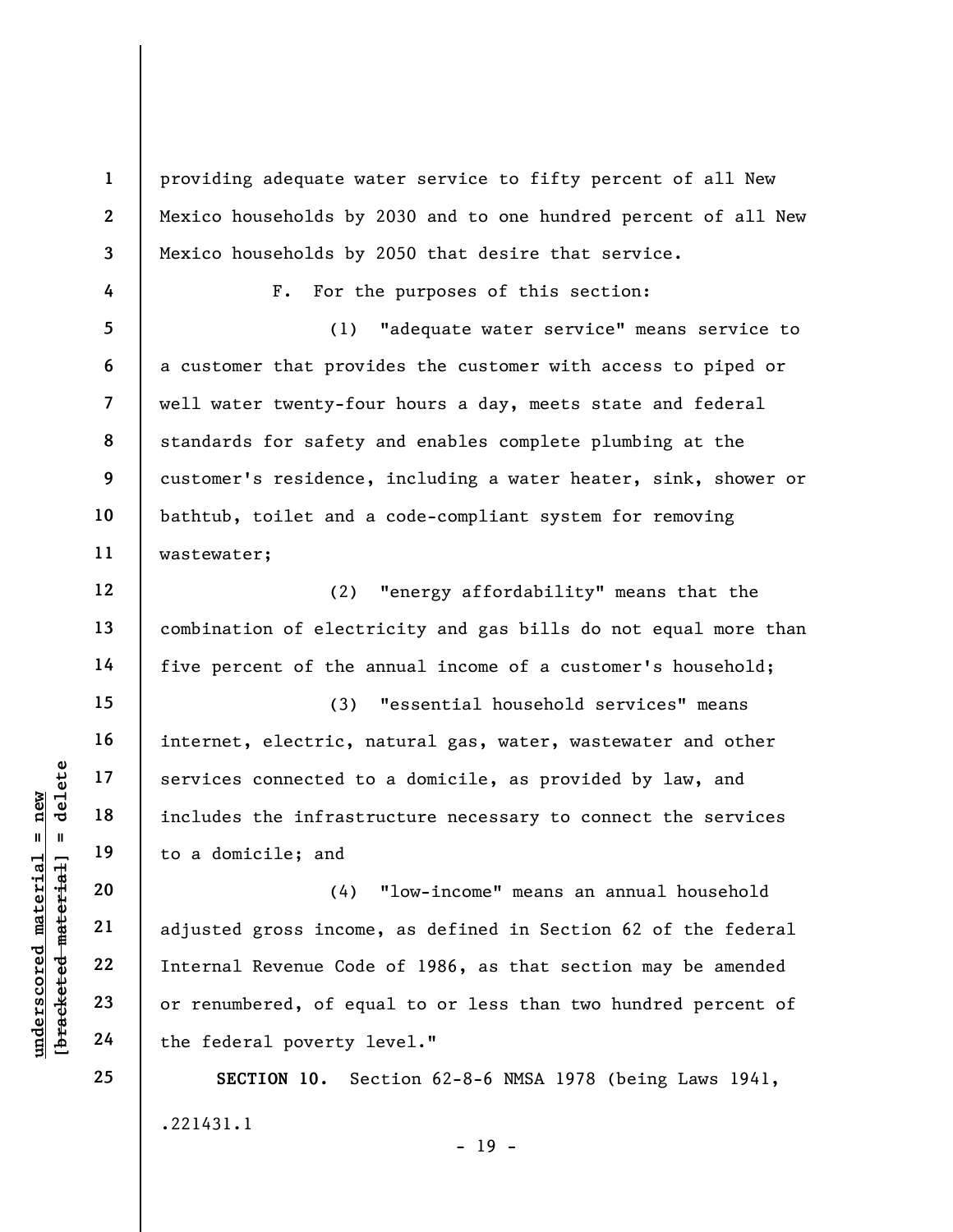1 2 3 4 5 6 7 8 Chapter 84, Section 42, as amended) is amended to read: "62-8-6. DISCRIMINATION.-- A. No public utility shall, as to rates or services, make or grant any unreasonable preference or advantage to [any] a corporation or person within any classification or subject  $[\frac{any}{2}]$  a corporation or person within any classification to any unreasonable prejudice or disadvantage. [No]  $\underline{A}$  public utility shall not establish and

maintain any unreasonable differences as to rates of service either as between localities or as between classes of service.

B. Nothing shall prohibit [however] the commission from approving:

(1) economic development rates; [and]

14 15 (2) rates designed to retain load; or [from approving]

(3) energy efficiency programs designed to reduce the burden of energy costs on low-income customers pursuant to the Efficient Use of Energy Act.

underscored material = new [bracketed material] = delete C. Nothing in this section shall prohibit a public utility from making or granting a reasonable preference or advantage to low-income customers with approval of the commission, and the commission may approve a rate, charge, service, classification or facility that includes the reasonable preference or advantage. The implementation of such a commission-approved rate, charge, service, classification or .221431.1

9

10

11

12

13

16

17

18

19

20

21

22

23

24